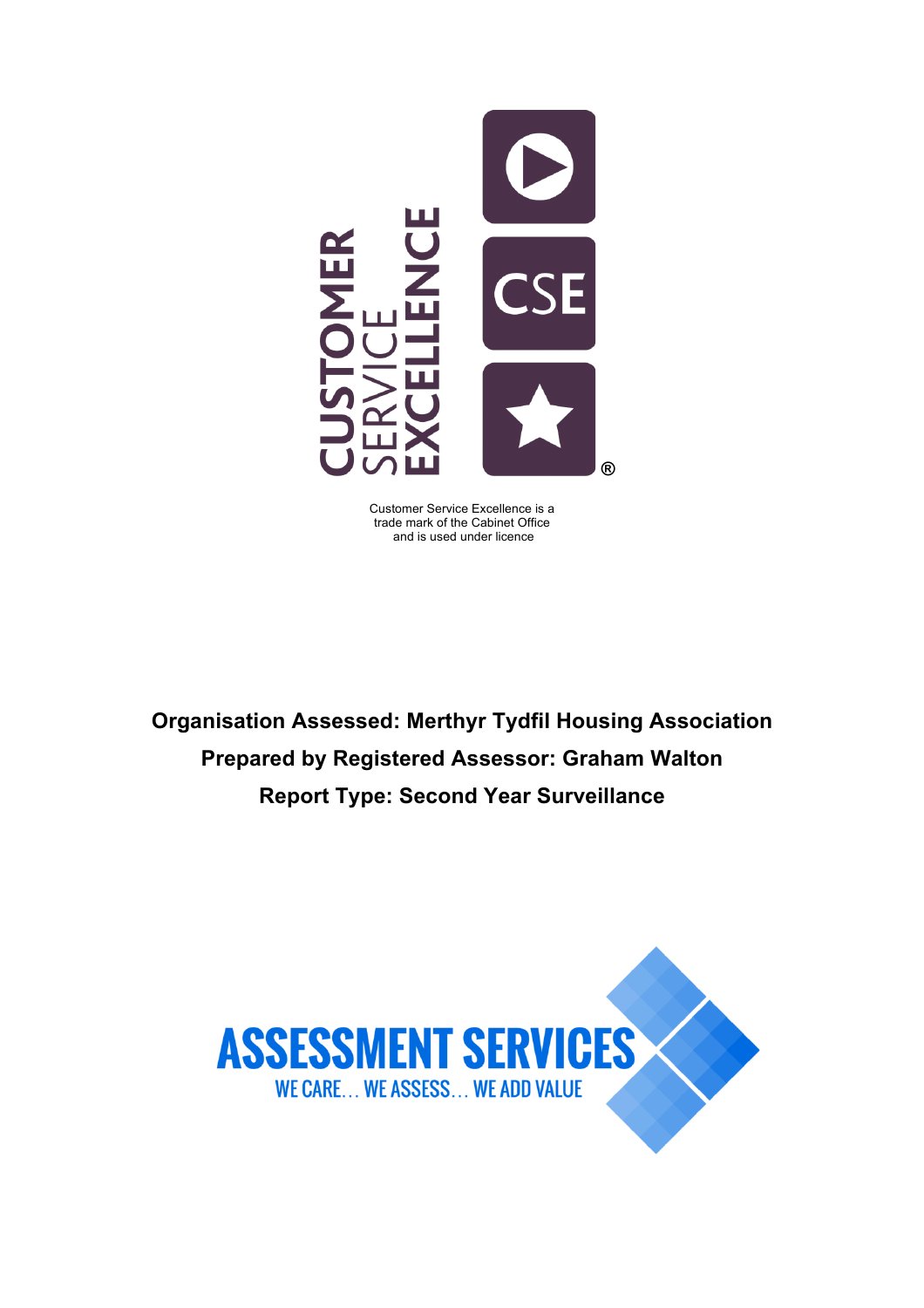## **Contents**

| 4. Compliance against the Customer Services Excellence Standard 8 |  |
|-------------------------------------------------------------------|--|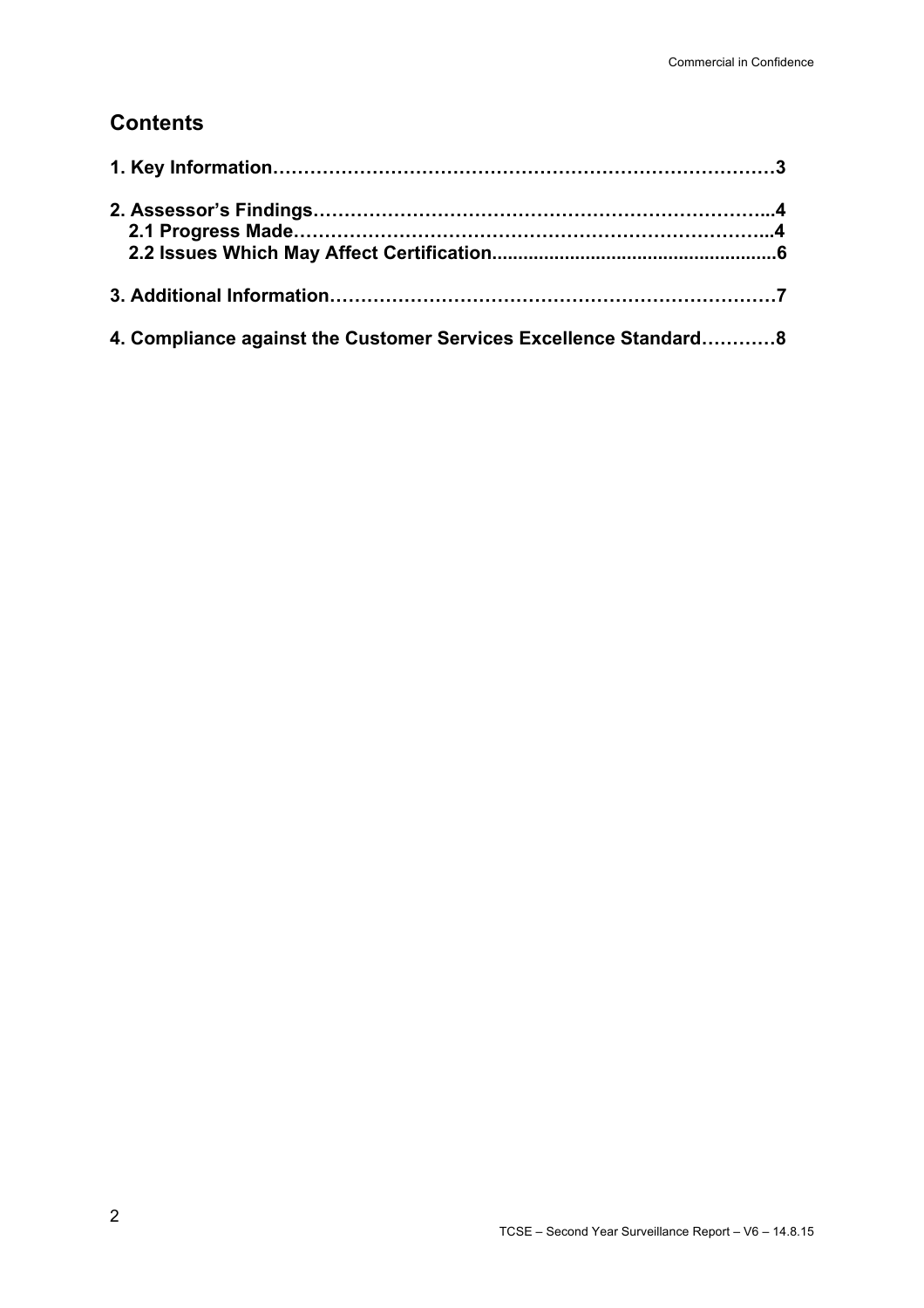# **1. Key Information**

| <b>Assessor Name</b>   | <b>GRAHAM WALTON</b>              |
|------------------------|-----------------------------------|
| <b>Assessment Type</b> | 2 <sup>ND</sup> YEAR SURVEILLANCE |
| <b>Project Number</b>  | PN 101432                         |
| <b>Client ID</b>       | C15482                            |
| Method of Contact      | <b>REMOTE</b>                     |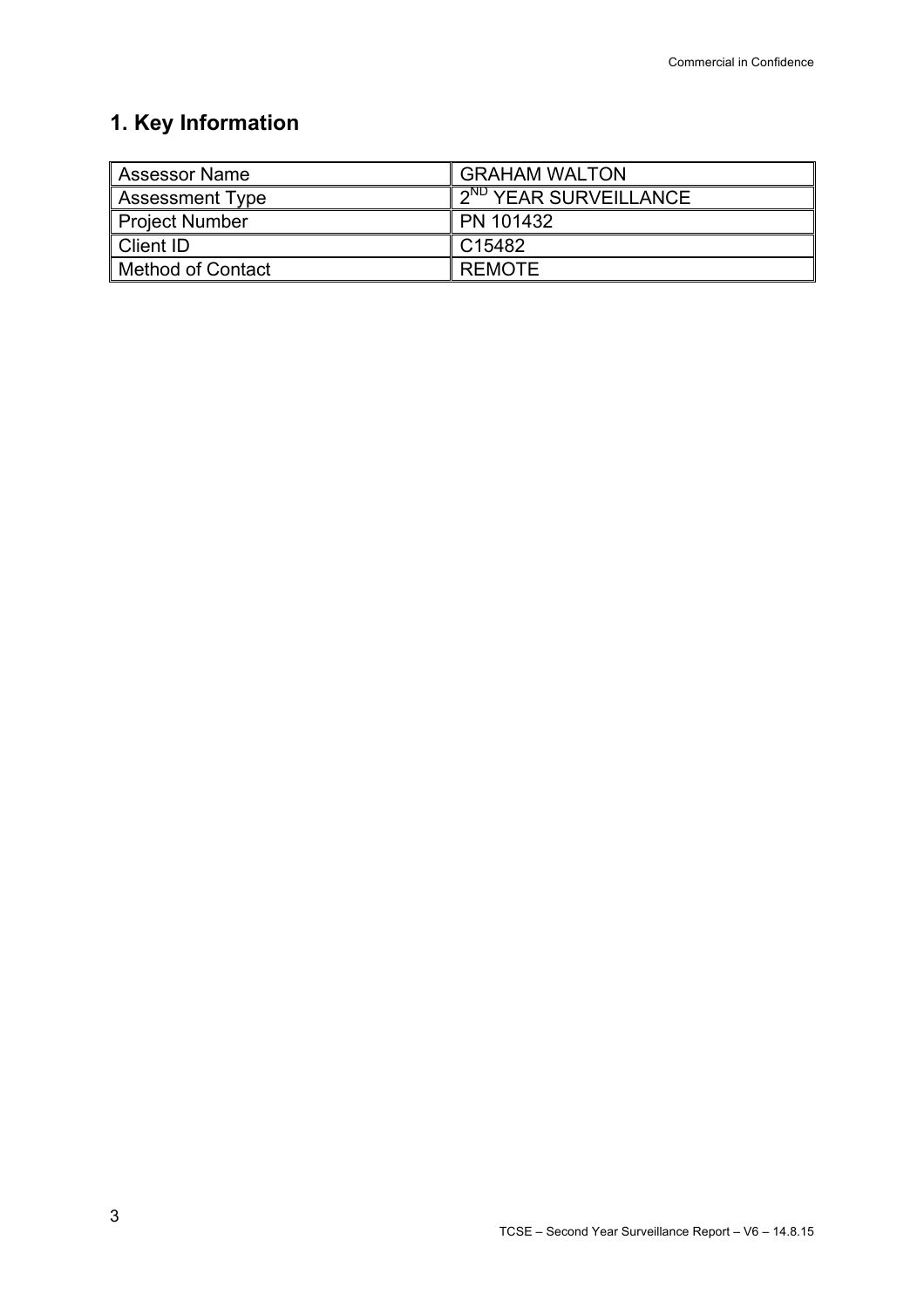### **2. Assessor's Findings**

This 2nd year surveillance has been conducted remotely via e-mail and conducted off site. The findings have been based on the evidence provided by the Merthyr Tydfil Housing Association (MTHA). The organisation provided an extremely full and factual update for this review and this report has been based on and taken from the evidence submitted. This remote review is a mandatory requirement under the Assessment Services Ltd conditions of certification and required to retain the final year of the Customer Service Excellence Standard (CSE) certification.

### **2.1Progress Made**

There was one partial compliance which Merthyr Tydfil Housing Association needed to address: Element 4.1.2. They were asked to continue to address their targets on lettings and voids which are not currently being met whilst keeping their tenants fully informed of your actions and results. The following actions were taken by MTHA to ensure they complied with 4.1.2:

- The voids working group was set up to address the issues regarding the time taken to let properties and the amount of money being spent on void properties to bring them up to a re-let standard. I was shown evidence from their Balanced Scorecard which showed the Voids Working Group had had a positive effect on both the void figures and letting cost as well as bringing the expenditure and relet times back within target.
- Steps were taken to ensure the Tenant Service Standards Group (TSSG) was heavily involved in assessing and reviewing the void property standard.
- It has been possible to rent properties more quickly by allowing new tenants to use floor covering (where possible) from the previous occupier and also a redecoration allowance is paid to the new tenants rather than the Association redecorating the property where appropriate.
- In order to try and anticipate where there may be high future void costs, the Association has developed a 'property at risk' spreadsheet. This contains a list of properties where if the current tenants were to move out, the Association would incur above average costs. Tenancy Management Officers and other staff are working with these tenants to help them address these issues.

The actions taken by MTHA have moved 4.1.2 from 'partial compliance' to 'compliance'.

Below are detailed the actions taken by MTHA to address the areas for development

#### **As part of the above you may wish to revisit your voids target as it may be unrealistic. (Elements 1.3.4, 4.1.1 & 5.3.3).**

I had a detailed discussion with MTHA about the need to set targets that are both achievable and challenging. This included targets for voids as well as areas such as staff absenteeism. MTHA welcomed my recommendation that they should revisit their targets and make sure they are achievable. This remains an area for development.

#### **You may wish to consider if and how you should give updates on co-regulation to your tenants and involve them as much as possible (Element 1.2.1).**

Tenants are provided with an annual report (Merthyr Housing Annual Self Evaluation Update) to their tenants on regulation and how the Association is performing against the Delivery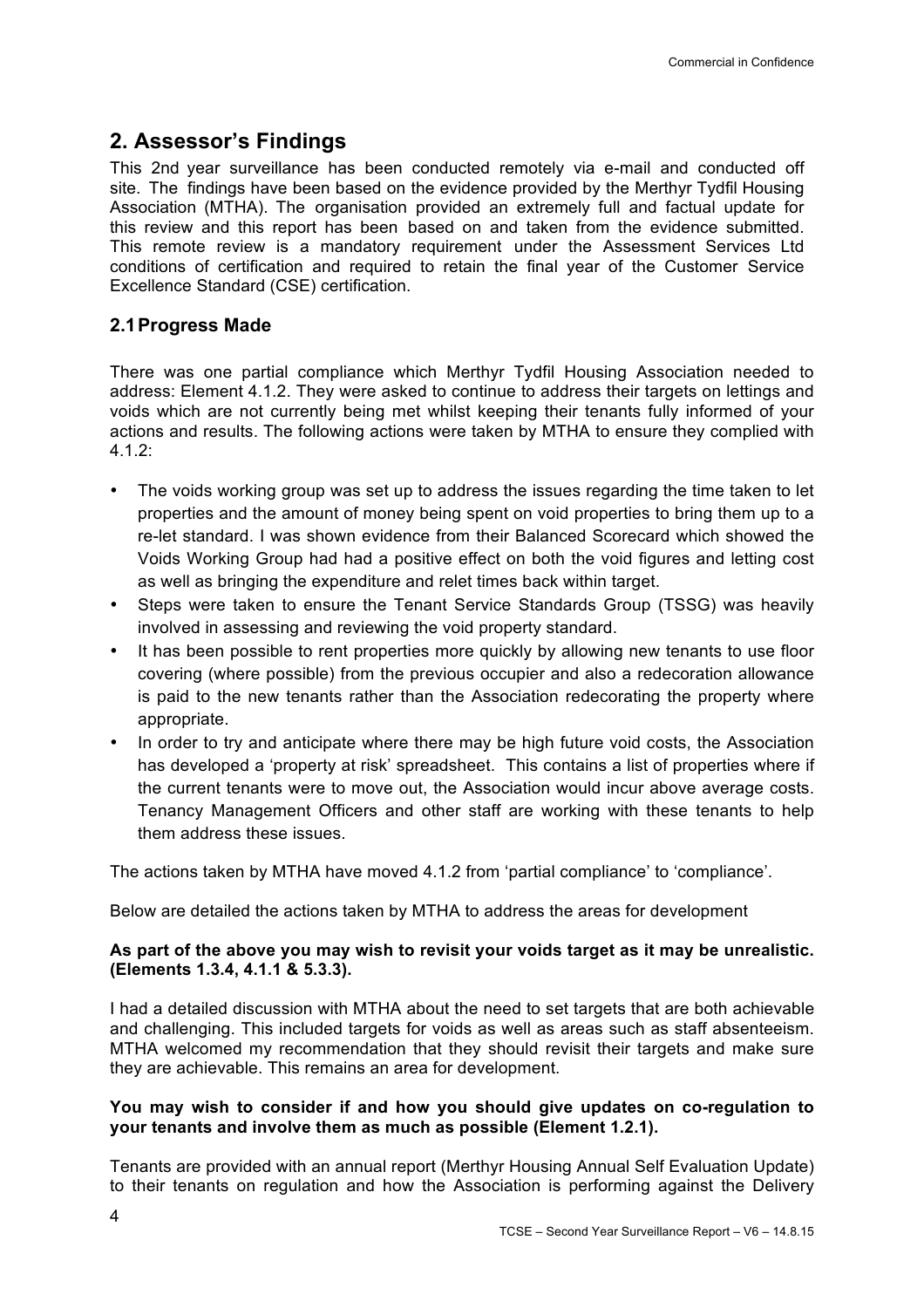Outcomes. The TSSG were consulted on the format and frequency of these updates. A further development has been MTHA signing up to Housemark which will enable them to set up and monitor their KPIs and compare their performance to other associations. This development area has been addressed.

#### **At feedback it was generally agreed that Partner Surveys are proving ineffective and you may wish to discontinue these. The possibility of simply asking a partner for an annual score out of 10 was also discussed (reference Element 3.4.2).**

The stakeholder questionnaires have been discontinued. In order to engage with contractors, meetings will be re-introduced in 2016. The meetings will be between companies who are on the MTHA approved list discuss and MTHA maintenance staff. The agendas will be around current issues and how customer services can be improved. In terms of the partner organisations MTHA works with, they no longer ask for feedback on their performance as an organisation. However they do monitor complaints to ensure there are no issues. This development area has been addressed.

#### **Your staff have given feedback that they are not particularly fond of annual awards. Other organisations have benefited from having annual Fun Awards which avoid such categories as 'Best Employee', etc. and these have had a positive impact on morale. You may also wish to consider this approach (reference Element 2.2.4).**

The practice of awarding annual awards has been discontinued. At some staff social events, fun awards have been introduced which have been well received. This development area has been addressed.

**Your Tenancy Support Officers gave a clear message that they would like to be even more autonomous. They display a great sense of pride and are almost loathe referring on certain issues and would wish to be able to deal with these themselves. To achieve this there will be massive training and development issues and you may wish to look at how you can harness this desire (Element 2.1.6).**

The MTHA Senior Management Team has reviewed this request for more autonomy and is fully supportive of this. In 2016, the MTHA Director of Operations will work with HR to develop training to ensure that staff are confident to become even more autonomous. This will be developed further for other groups of staff. This is still work in progress.

As part of the Year 1 Continued Compliance Review, the tenants made various suggestions to Neil Potentier, the previous CSE Assessor for MTHA. The responses by MTHA to these suggestions are detailed below:

- *The rationale and visiting implications for the change to 10-month Gas Surveys has not been fully explained:* this had been communicated to the TSSG previously, however some members may not have fully understood why the frequency was changing. MTHA has explained this to TSSG again and it is felt they now understand the rationale.
- *Adequacy of storage heaters and their possible replacement*: this relates specifically to Kevin Ryan Court. MTHA is currently in negotiations with a company to provide a Biomass boiler there. There are issues around cost and the issue will be resolved either way by January 2016 when decisions will be made whether it is feasible or not to purchase the biomass boiler. If this is not the case, other options will be taken forward.
- *Confusion between the TSSG Group and the Scrutiny Group and the possibility of merging these*: The Tenant Assessment Team includes tenants from other associations which is why it is not possible to merge these groups. The TSSG is the scrutiny group but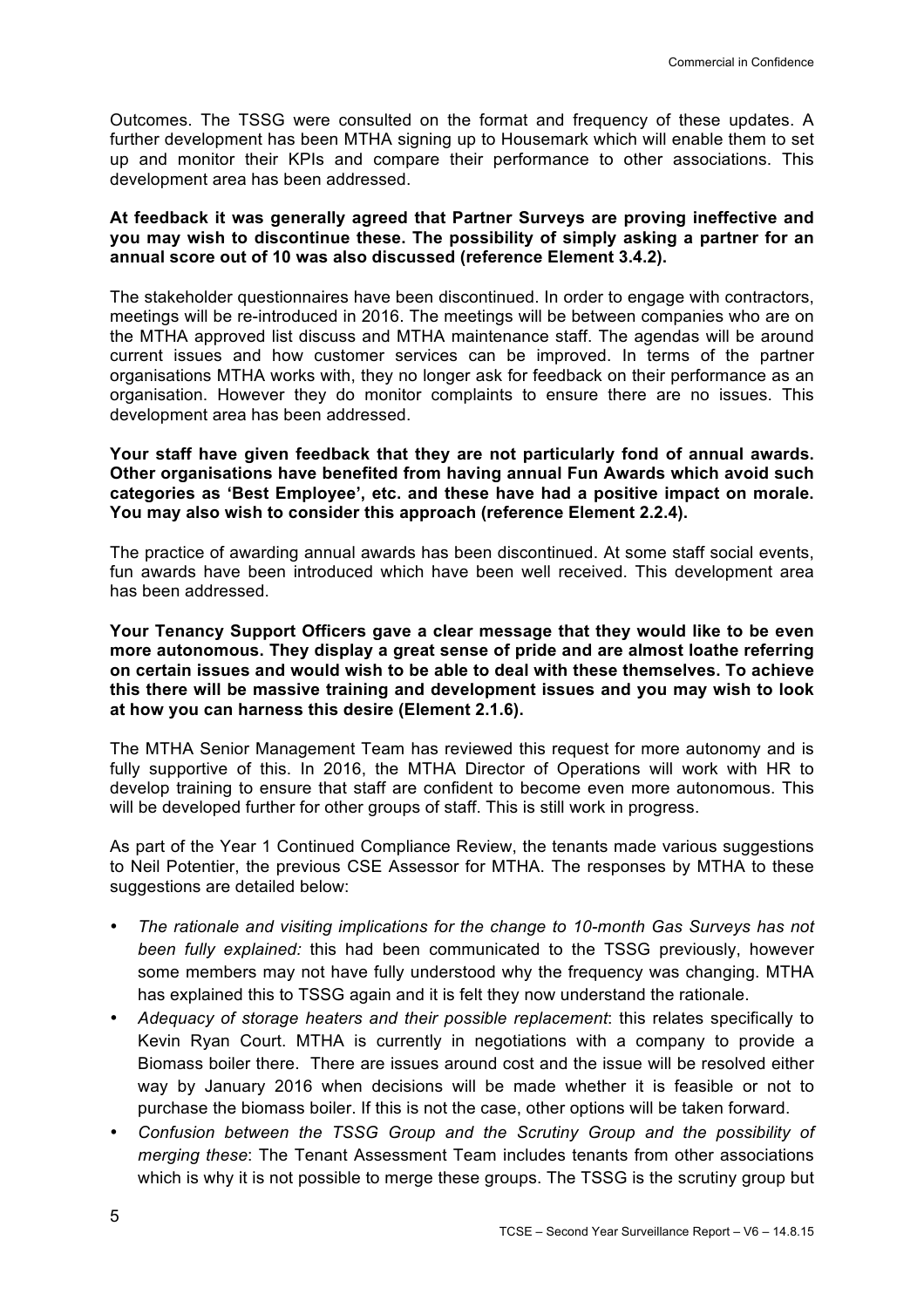the Tenant Assessment Team carry out mystery shopper sessions on behalf of the Association.

- *A request for more transparency with regard to financial information particularly on its allocation*: this is interpreted as being about how budgets are set and that the TSSG wanted more information. This feedback has previously been fed back following the February Board Away Day. MTHA will seek feedback from the TSSG as to whether a midyear update on how the Association is performing against the budget would be beneficial.
- *Comments re misinformation regarding solar water pumps*: the Community Development Team has undertaken work with tenants to explain how the solar water systems work.
- *A request for a jargon buster for tenants*: an acronym list that that has been shared with tenants.

### **2.2 Issues Which May Affect Certification**

MTHA has had various recent changes at senior level with new appointments to the Chair and Chief Executive posts. I did discuss the possible impact on MTHA's services to customers and was re-assured that customer care had not been adversely affected. I also reviewed with MTHA the move to a 'risk based approach' advocated by the Welsh Government Housing Directorate in the context of customer care. The conclusion was that it did not influence levels of customer care. It was also apparent that the redevelopment of the New Town Hall (Redhouse) had been a major achievement that had needed significant impact form NTHA senior staff. Despite this expectation, there was no evidence that ability to deliver good customer care had been influenced.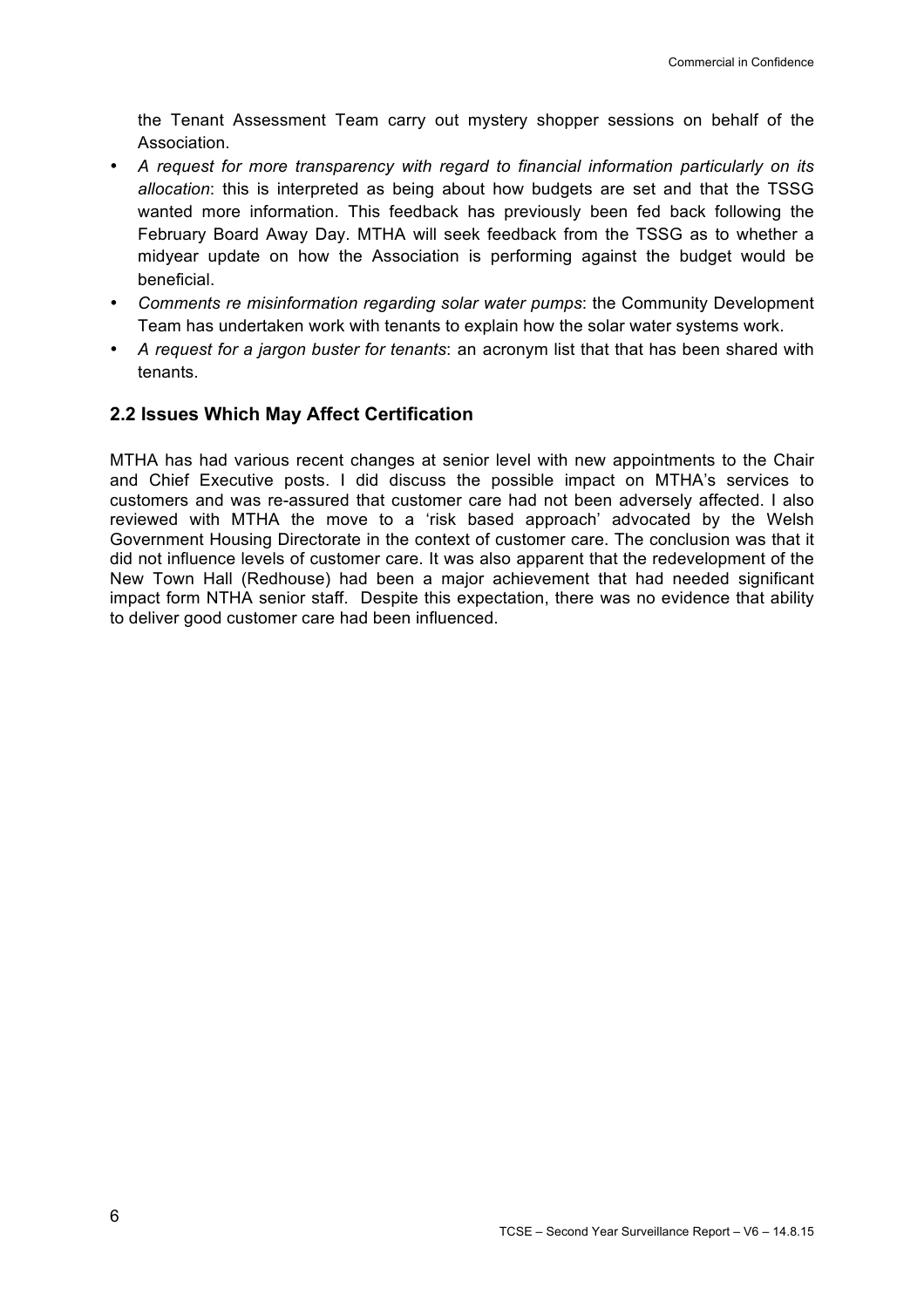## **3. Additional Information**

Some further areas for development were established in my review of documentation and interview with MTHA:

- Elements 1.3.4, 4.1.1 & 5.3.3: all objectives to be revisited to make sure they are achievable as well as being challenging
- Element 1.1.2: the 'How are we doing?' survey that is made available via the web site and 'The Beacon' should be re-worded to be grammatically correct
- Element 3.2.1, 3.2.3 & 3.2.4: MTHA currently produces both an 'Annual Self Evaluation Update' and an 'Annual Report' which include the same content. This could be confusing to customers and looks an unnecessary repetition. MTHA should review the value of having both and consider the benefits of merging the publications
- Element 3.2.1, 3.2.3 & 3.2.4: If MTHA decides to retain both the 'Annual Self Evaluation Update' and the 'Annual Report' it would be useful if the 'Annual Self Evaluation Update' had an executive summary and a contents page

Name: Graham Walton **Registered CSE Assessor for Assessment Service**

Date: 11th January 2016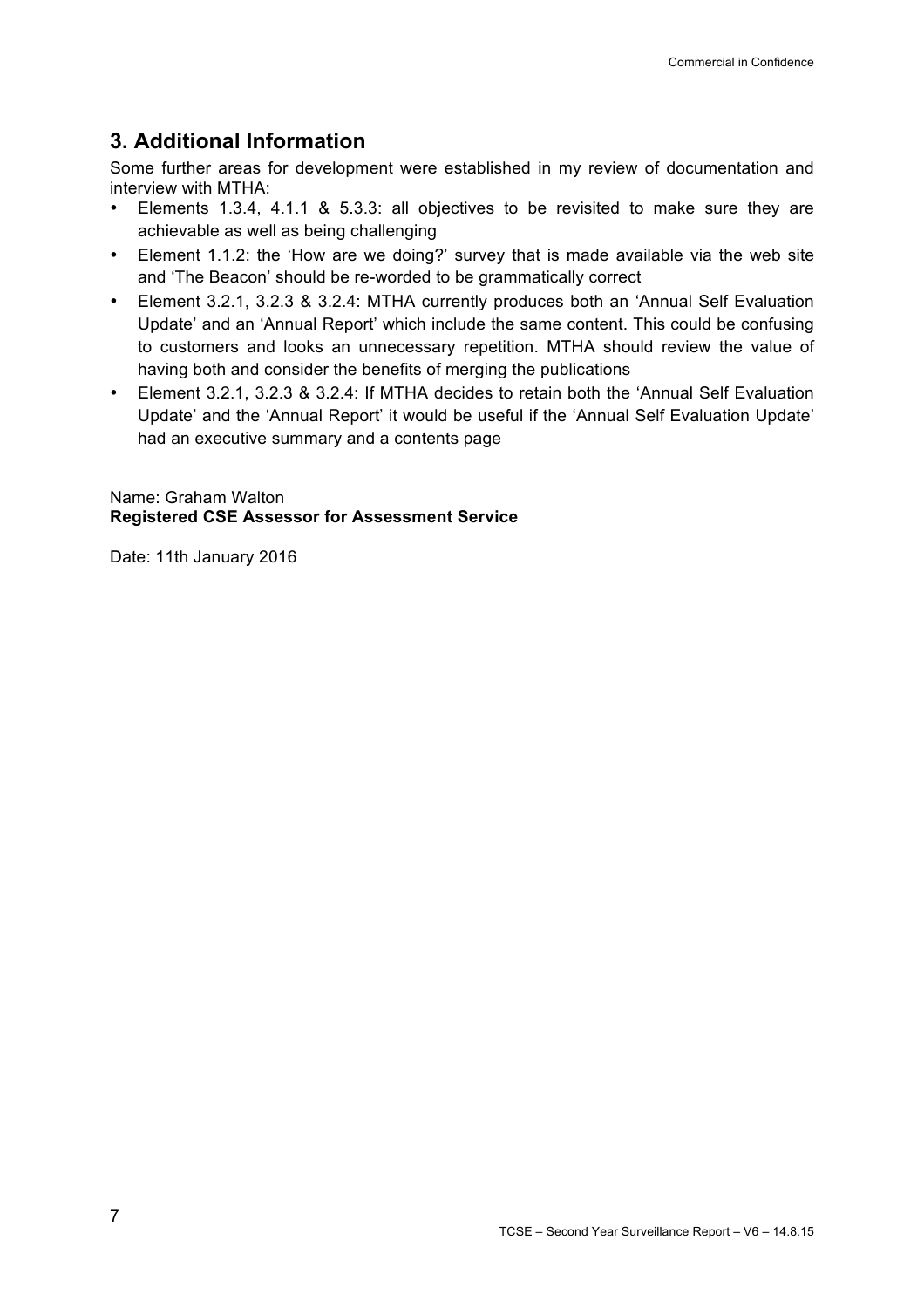#### Criterion | Sub- | Element | Non- | Partial | Compliant | Compliance Criterion **Compliant Compliance** Plus 1 1.1 **1.1.1 X 1.1.2 X 1.1.3**<br>**1.2.1** 1.2 **1.2.1 X 1.2.2 X 1.2.3 X** 1.3 **1.3.1 X 1.3.2 X 1.3.3 X 1.3.4 X 1.3.5 X**

### **4. Compliance against the Customer Service Excellence Standard**

| Criterion      | Sub-      | Element | Non-      | Partial    | Compliant | Compliance |
|----------------|-----------|---------|-----------|------------|-----------|------------|
|                | Criterion |         | Compliant | Compliance |           | Plus       |
| $\overline{2}$ | 2.1       | 2.1.1   |           |            |           | X          |
|                |           | 2.1.2   |           |            |           | X          |
|                |           | 2.1.3   |           |            | X         |            |
|                |           | 2.1.4   |           |            | X         |            |
|                |           | 2.1.5   |           |            | X         |            |
|                |           | 2.1.6   |           |            | X         |            |
|                | 2.2       | 2.2.1   |           |            | X         |            |
|                |           | 2.2.2   |           |            | X         |            |
|                |           | 2.2.3   |           |            | X         |            |
|                |           | 2.2.4   |           |            | X         |            |
|                |           | 2.2.5   |           |            | X         |            |

| Criterion | Sub-      | Element | Non-      | Partial    | Compliant | Compliance |
|-----------|-----------|---------|-----------|------------|-----------|------------|
|           | Criterion |         | Compliant | Compliance |           | Plus       |
| 3         | 3.1       | 3.1.1   |           |            | X         |            |
|           |           | 3.1.2   |           |            | X         |            |
|           | 3.2       | 3.2.1   |           |            | X         |            |
|           |           | 3.2.2   |           |            | X         |            |
|           |           | 3.2.3   |           |            | X         |            |
|           |           | 3.2.4   |           |            | X         |            |
|           | 3.3       | 3.3.1   |           |            | X         |            |
|           |           | 3.3.2   |           |            | X         |            |
|           |           | 3.3.3   |           |            | X         |            |
|           | 3.4       | 3.4.1   |           |            | X         |            |
|           |           | 3.4.2   |           |            | X         |            |
|           |           | 3.4.3   |           |            | X         |            |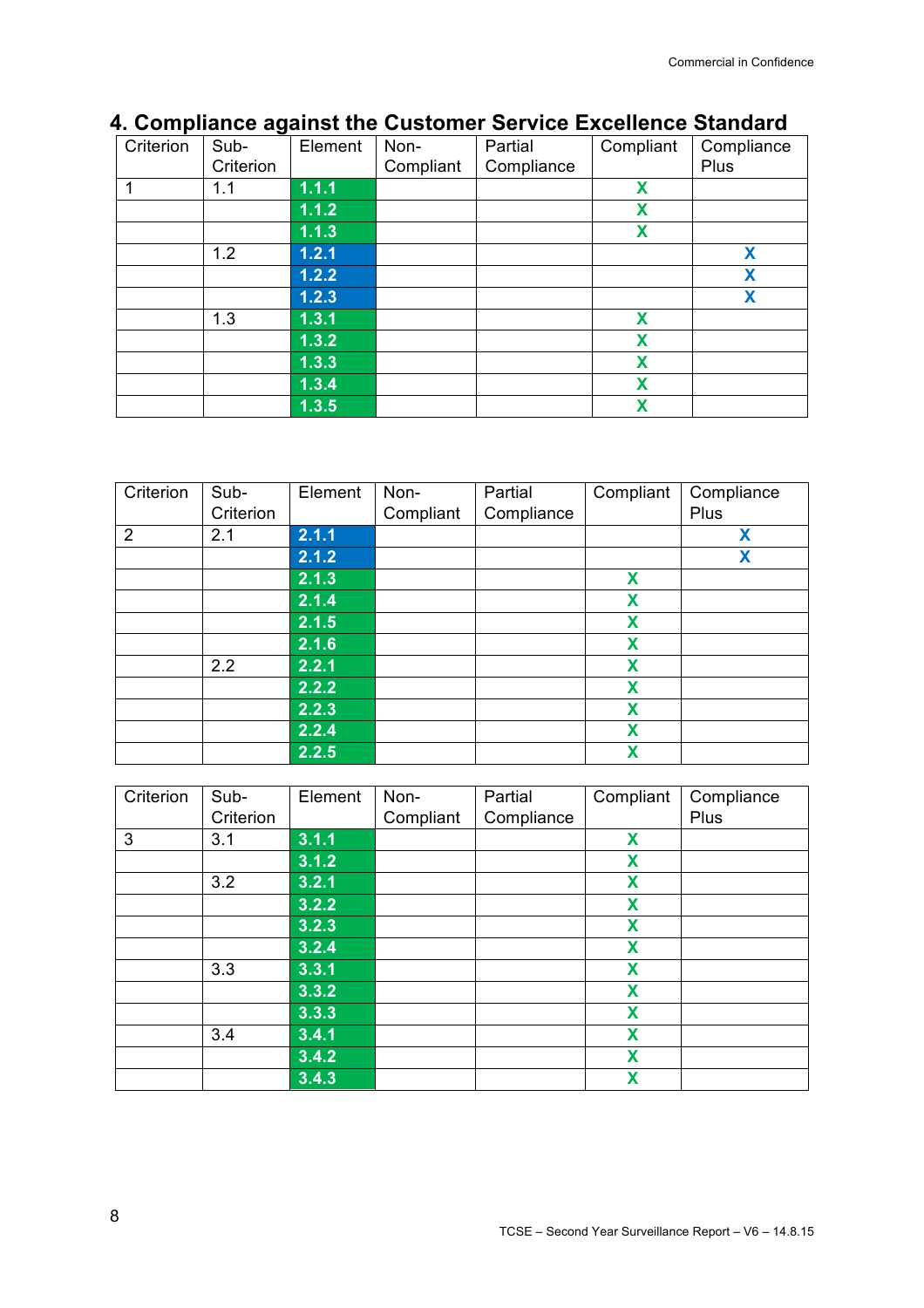| Criterion      | Sub-      | Element | Non-      | Partial    | Compliant | Compliance |
|----------------|-----------|---------|-----------|------------|-----------|------------|
|                | Criterion |         | Compliant | Compliance |           | Plus       |
| $\overline{4}$ | 4.1       | 4.1.1   |           |            | X         |            |
|                |           | 4.1.2   |           |            | X         |            |
|                |           | 4.1.3   |           |            | X         |            |
|                | 4.2       | 4.2.1   |           |            |           | X          |
|                |           | 4.2.2   |           |            |           | X          |
|                |           | 4.2.3   |           |            | X         |            |
|                |           | 4.2.4   |           |            | X         |            |
|                | 4.3       | 4.3.1   |           |            | X         |            |
|                |           | 4.3.2   |           |            | X         |            |
|                |           | 4.3.3   |           |            | X         |            |
|                |           | 4.3.4   |           |            | X         |            |
|                |           | 4.3.5   |           |            | X         |            |
|                |           | 4.3.6   |           |            | X         |            |

| Criterion | Sub-      | Element | Non-      | Partial    | Compliant | Compliance  |
|-----------|-----------|---------|-----------|------------|-----------|-------------|
|           | Criterion |         | Compliant | Compliance |           | <b>Plus</b> |
| 5         | 5.1       | 5.1.1   |           |            | X         |             |
|           |           | 5.1.2   |           |            | X         |             |
|           | 5.2       | 5.2.1   |           |            | X         |             |
|           |           | 5.2.2   |           |            | X         |             |
|           |           | 5.2.3   |           |            | X         |             |
|           |           | 5.2.4   |           |            | X         |             |
|           |           | 5.2.5   |           |            | X         |             |
|           | 5.3       | 5.3.1   |           |            | X         |             |
|           |           | 5.3.2   |           |            | X         |             |
|           |           | 5.3.3   |           |            | X         |             |